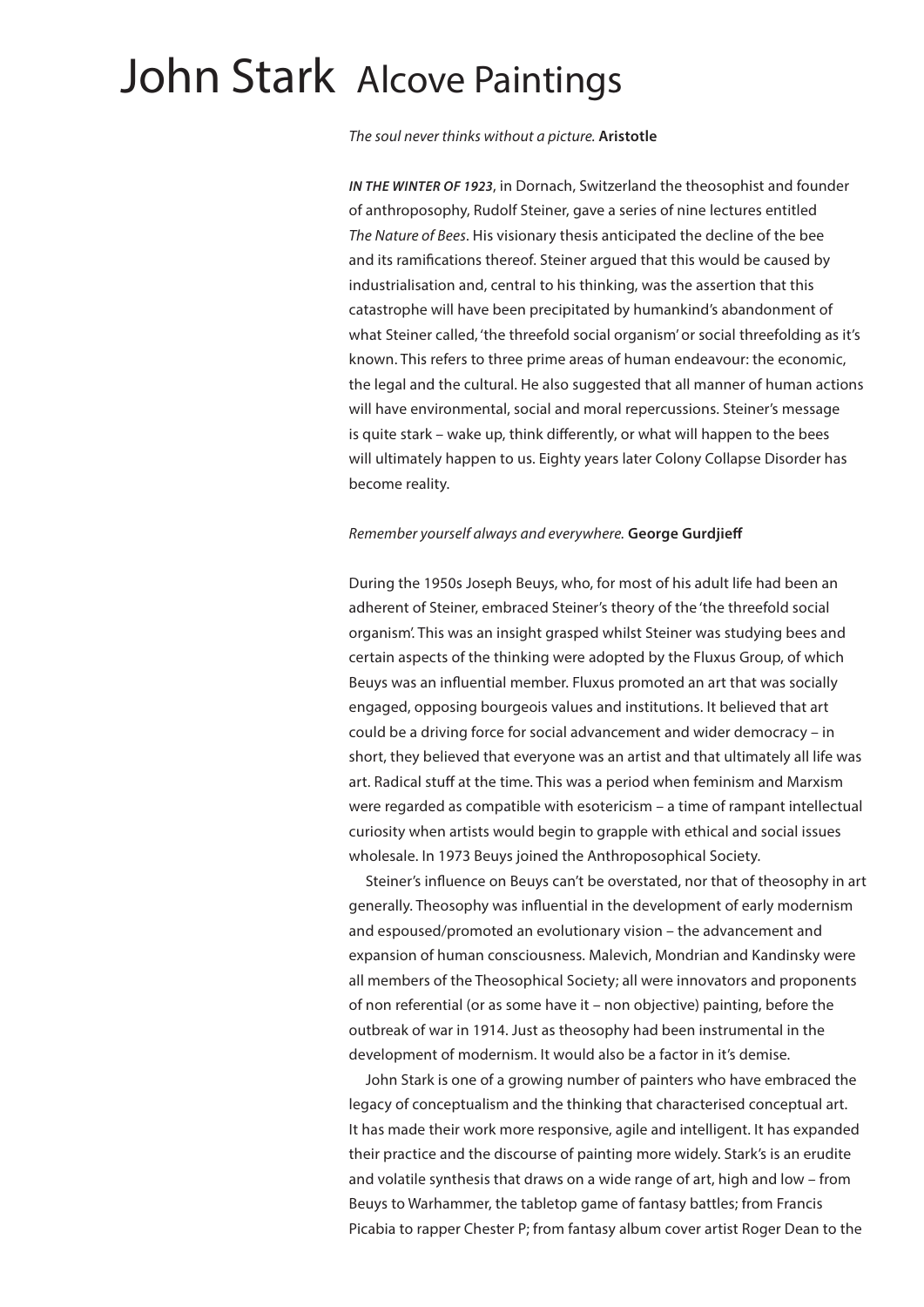

**Telling the Bees**

16th century mannerist, Jacopo Ligozzi. A mix of high and low, mainstream and underground. This is post conceptual painting.

*Invention, it must be humbly admitted, does not consist in creating out of void but out of chaos.* **Mary Wollstonecraft Shelley**

Bees – or rather their absence – have been a recurrent theme of Stark's paintings and the painting, *This Too Shall Pass* is no exception. It's a painting of what appears to be a rather perplexed and clean-shaven beekeeper who's either looking in or out of a window and like so much about this and other paintings in the series, it's ambiguous – and wilfully so.

 These paintings are impeccably constructed and the surface has the kind of finish one associates with an 'old master'. There's no rhetorical or bravura brushwork – they're exquisite. References, connections and allusions abound in these seemingly anachronistic paintings laden with references and are often refreshingly incongruous – the anachronisms are studied.

 Stark's beekeeper holds a solitary blue delphinium between his thumb and first finger in a manner characteristic of a renaissance or symbolist painting. His beekeeping days are numbered. The bees are long gone. An apparently medieval subject witnessing a 21st century catastrophe. Like so many other paintings in this enchanting series, what we're presented with is painting that is stoically reserved yet thoroughly dystopian. It's a painfully precise study in redundancy – as if one small blossom would lure the bees back. Fat chance. Much of the content of these superficially archaic looking paintings is so cogent, so contemporary – so poignant.

 The painting's title is the answer to a Persian king's request for a scholar to write a single sentence that would make the king happy when he was sad and sad when he was happy – but why? A conundrum that frustrates the conventions of the vanitas perhaps? For a man who paints 'about' bees, Stark manages to depict very few of them. But the few that do make an appearance seem to be weary survivors.

### *I guess one person can make a difference. But most of the time, they probably shouldn't.* **Marge Simpson**

One of Stark's paintings in which bees make an appearance is *Chessboard Landscape*. Seven bees are returning to the hive, but this is no ordinary hive – the entrance is located in the dead centre of the alcove, above a chessboard motif that refers to 15th century Peruvian textiles. The bees are a central part of the social fabric, indeed they are the social fabric, what Steiner termed the 'social organism'. This is the hive as societal metaphor – a place where sisterhood thrives and symmetry signifies order. This painting, like others in this series, appropriate the vanitas and the memento mori. It's probably worth defining here the difference between these icon-based forms of genre painting. Vanitas generally alludes to moral weaknesses of the living, such as greed, vanity – the seven deadly sins. Memento mori is essentially a meditation on mortality, death and transience.

Stark is patently an appropriationist but there's much more to his work than that – he 's constantly misappropriating, re-purposing and re-inventing and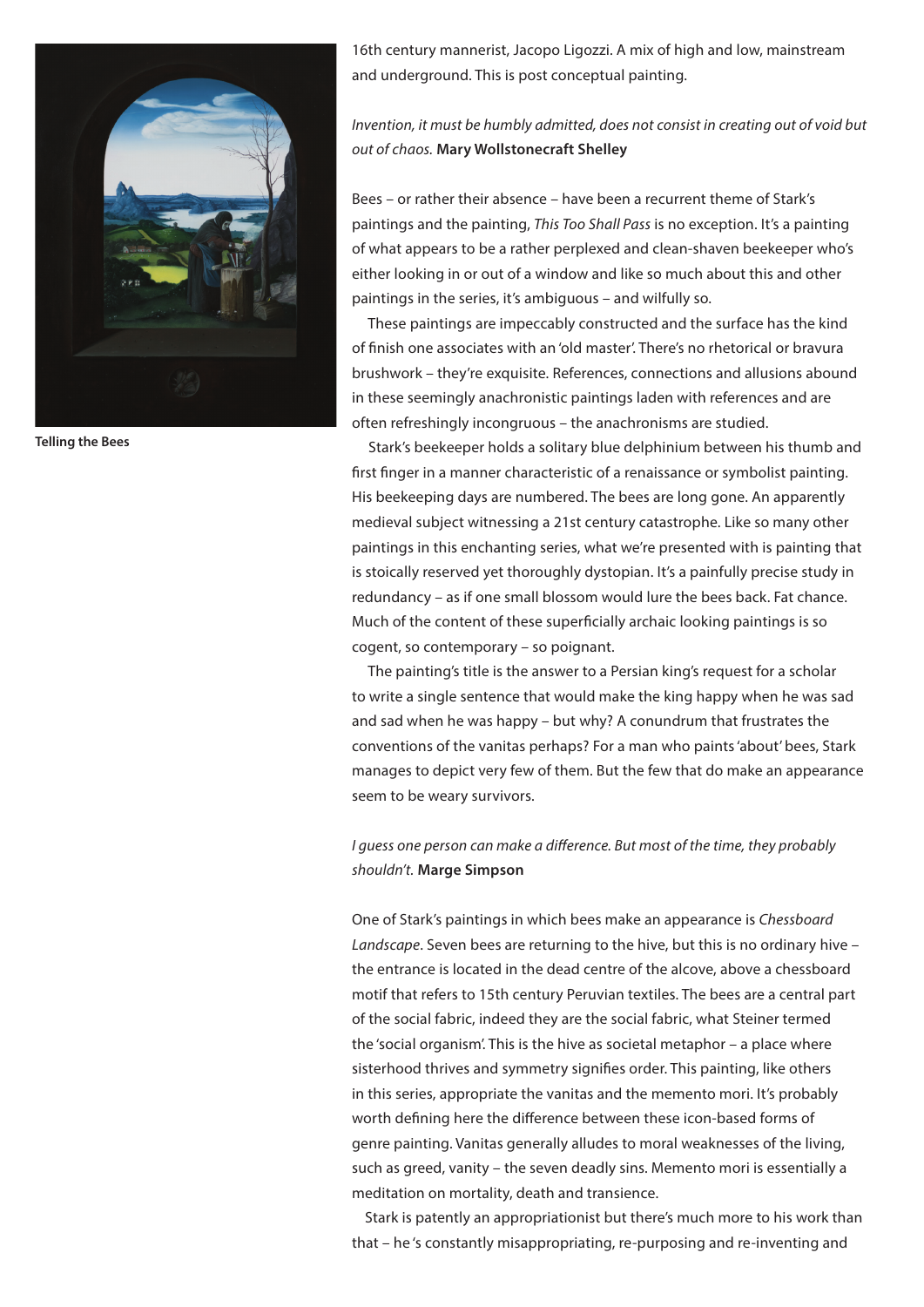

**Materno**

his use of Latin aphorisms and a German gothic typeface is central to the sense of cultural alienation.

 Elements of Stark's iconography are informed by his exposure to popular gothic fantasy as a teenager – he was an avid Warhammer fan. Warhammer is a strategic fantasy role-play game that employs painted figures of fairly stereotypical medieval types along with ogres, elves, orcs, dragons and the occasional griffin. A Warhammer enthusiast like Stark would gain as much pleasure from painting the figures as playing the game and once proficient, the modeller would practice 'dry brushing' – a method of painting borrowed from old-school World War Two 1:72 Airfix military modelmaking.

Stark is one of those people who understands that there's something wonderful about precision, as there is about modelmaking – the idea of making the world over again is quite something. There's also an acknowledgement of Roger Dean's fantasy art which was a defining feature of albums by prog rock protagonists like Yes, Steve Howe and Asia.

 Stark is utterly painstaking both conceptually and practically and this is evident in the way that the surface of his paintings are executed: mirrorsmooth and utterly unobtrusive brushwork. Old school.

## *They are much to be pitied who have not been given a taste for nature early in life.* **Jane Austen**

Probably the most ambitious painting in the series is *Materno*. Ostensibly a classic madonna or mother and child study, but something is amiss. The usual warmth associated with such a subject is absent, replaced by a deathly pale – the mother appears anaemic; the child torpid. The entire painting is executed in a militaristic palette. This is no accident as the source of this painting is a black and white photograph found in a Nazi propaganda manual of 1938 extolling the virtues of Arian motherhood and endorsing the subjugation of women. This is reflected in the rather incongruous Panzer matt green of the stonework.

Stark's women have previously been depicted as variously subjugated: as witches, washerwomen and slaves. *Materno* is intended to expand this predicament. For Stark, *Materno* is probably the most poignant of the alcove paintings as his mother committed suicide when he was only six years-old and, recently, one of Stark's closest friends collapsed and died suddenly. She was six months pregnant.

 Throughout the Alcove series, Stark is constantly addressing social, ethical and environmental issues. Here, he questions the increasingly problematic issue of Dominionism – the Christian equivalent of Sharia law – the old testament belief that Christians have the god-given right to ownership and control of the natural world and everything in it or on it. It was used as a justification for colonialism, the subjugation of women and slavery.

*Whatever you are... are it good?* **Ed 'Big Daddy' Roth**

*Tooth of an Ogre* is the most enigmatic and paradoxical of the Alcove paintings. In a manner that is exquisitely economic, it presents the spectator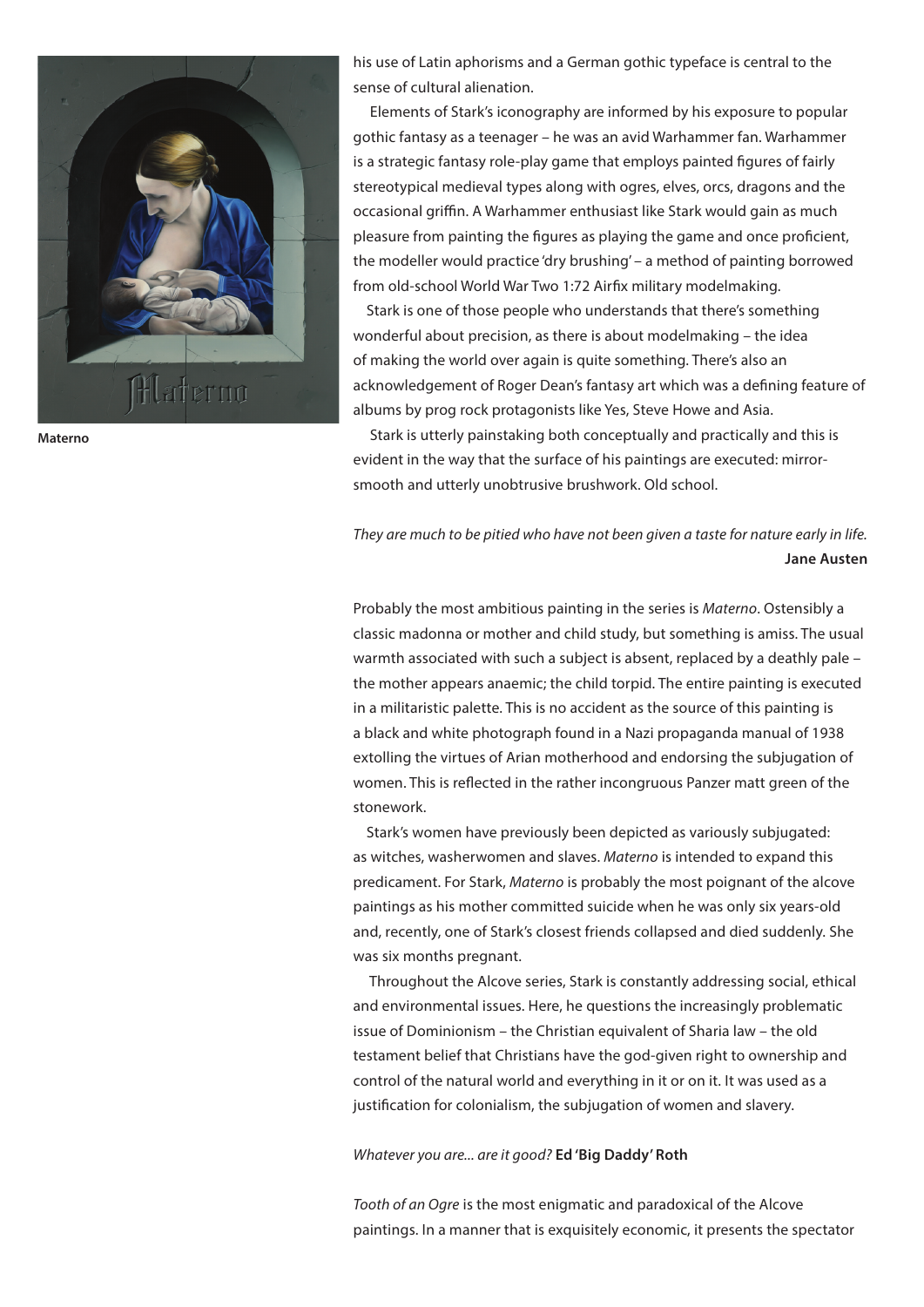

**Tooth of an Ogre**

with several complex and epistemological problems. What size is this object? The uncalibrated ruler depicted at the base of the painting only compounds our confusion. What kind of animal has a tooth like this – with three projections? There are no clues in the painting to the owner's identity – the title compounds our confusion as ogres exist only in fantasy literature. Besides, no legitimate museum acknowledges the existence of ogres. How can we possibly know anything about this tooth (if that's what it is). The fact that the tooth is rendered with such precision cements the deceit. How could anything depicted in such detail possibly be fictitious? The only possible reading is one of fiction, an elegant lie, a conundrum that offers only doubt and confusion. Despite appearances, *Tooth of an Ogre* (rather like painting in general) doesn't offer a fixed understanding.

I don't know why we're here, but I'm pretty sure it's not to enjoy ourselves. **Ludwig Wittgenstein**

*Alpha & Omega* is a heady mix of Platonism, Christian mysticism and Scandinavian dark ambient, album cover design. *Alpha & Omega* appropriates the hands from Quentin Massys' *Ecce Homo*. Massys was a 15th/16th century Flemish painter responsible for *A Grotesque Old Woman* in London's National Gallery. There are also echoes of the disembodied hands that feature in Giotto's fresco, *The Mocking of Christ*.

 Alpha and omega are the first and last letters of the classic Greek alphabet but are invariably used in a Christian context to refer to God, the father and Christ, the son – as Christ is alleged to have said, 'I am the alpha and the omega, the beginning and the end'. The disembodied hands bear emphatic stigmata, which are penetrated by red snakes in thoroughly baroque fashion.

Stark was also thinking about an essay by Derrida that he had recently read – *Handwerk* where Derrida argues that work done with the hand is a form of thinking. Derrida also asserts that working with our hands, rather like speech, distinguishes us from animals. Derrida says a lot of things.

*If you want to have clean ideas,change them as often as your shirt.*

**Francis Picabia** 

In the 1972 horror film, *Rosemary's Baby*, Rosemary Woodhouse is reading a copy of J R Hanslett's fictional book, *All of Them Witches*. The book is probably visible for no more than two or three seconds but this, like many of Stark's cultural references, is made in an elegant and erudite manner. He will often utilise a 'second order' reference to guide the spectator to another that's more mainstream or ubiquitous. This is about cultural connectivity rather than Satanism – it's applied esotericism.

The caption apparently carved beneath the alcove – Hell a Cometh Swift – is an anagram of All of Them Witches and in the painting, Stark uses a variety of references for his depictions of women, the starting point of which was *The Hermaphrodite,* executed in the style known as Romanism by Jan Gossaert. Gossaert was a 16th century, French speaking, Flemish painter and was one of the first northern european painters to visit renaissance Rome, return and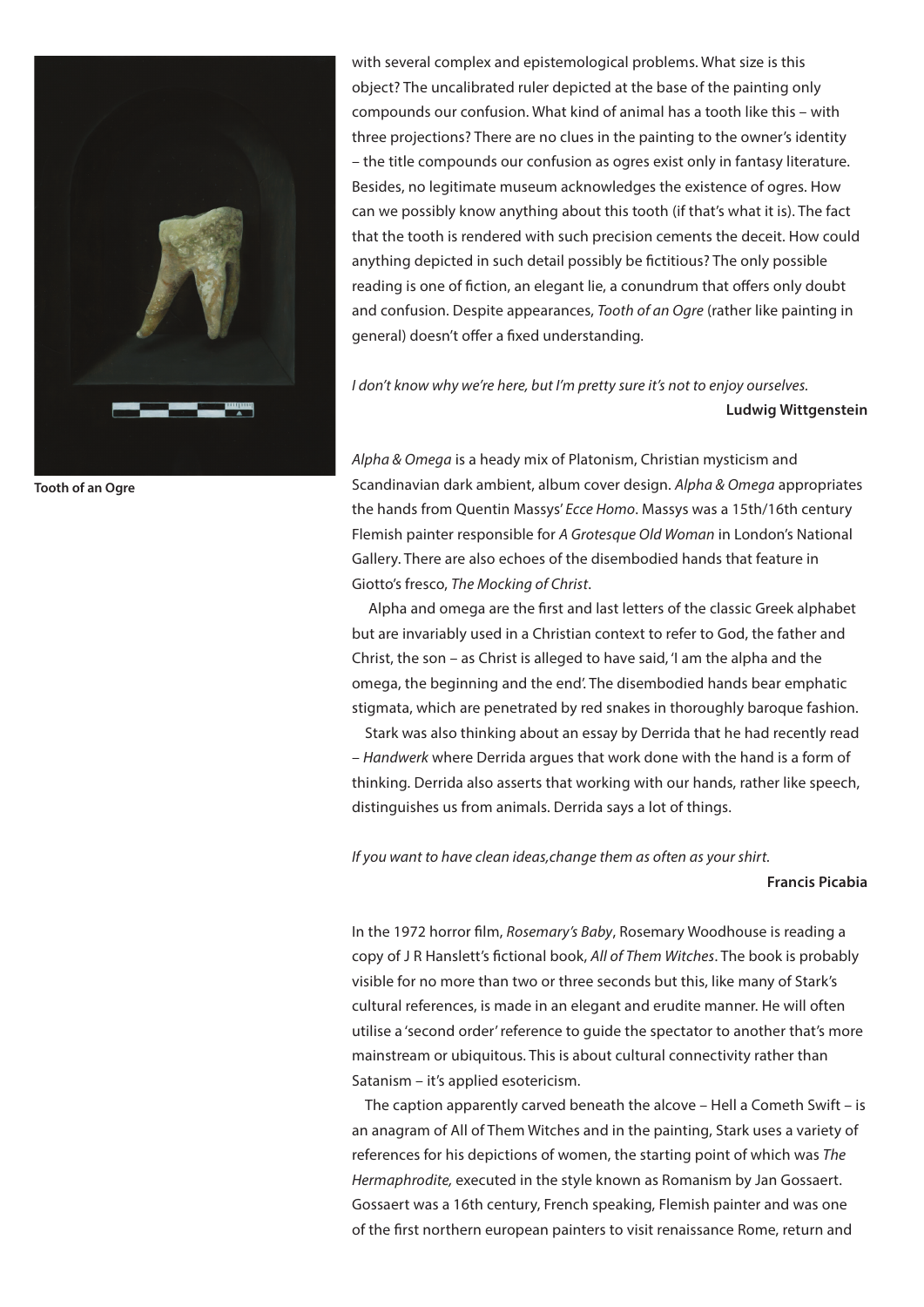

**All of Them Witches**

subsequently make work influenced by what he saw whilst in Italy.

 As daft as it may seem, the key to the reading of this painting is the two-quid inflatable panel beach ball. This anachronism, simultaneously incongruous and yet somehow appropriate, is witness to the synthetic and almost 'laminated' nature of the painting – positioned precariously between the absurd and the eternal. The four figures are gleaned from disparate sources and epochs with the central figure holding the beach ball aloft whilst wearing solely what appears to be a yarmulke – this may seem absurd – it's all the more remarkable when you know that she, Hermaphrodite, is also depicted seemingly wearing a yarmulke in Gossaert's 16th century original. The figure in the bottom left of the painting is a direct appropriation of one of Francis Picabia's 1940s 'pin-up' paintings.

*Your mother was a hamster and your father smelt of elderberries.*

#### **Monty Python & The Holy Grail**

The alcove in *Telling The Bees* functions in a similar manner to that in *All of Them Witches* – as a window. A window looking out over what appears to be a northern european landscape, sometime in the middle ages. It's one of those cold, distant, blue monochromatic landscapes favoured by painters of the period. Another convention favoured by painters at this time was the ubiquitous coastal watch tower – if 15th century paintings are to be trusted, the threat of invasion, particularly in the north east of Britain, was fairly constant.

Bee-related references abound; in the foreground the beekeeper is preparing the smoker but (as before) bees are conspicuously absent. In the middle distance there are three hives differentiated by basic heraldic devices, below the alcove is a relief carving of a bee resembling some kind of corporate logo. Perhaps someone forgot to 'tell the bees'? 'Telling the bees' is the tradition of beekeepers sharing significant news – that of births, bereavements and marriages, with their bees. It was thought that to withhold such news would bring the beekeeper ill fortune and damage the health of the hive.

Returning to the painting, there's the matter of the beekeeper's wristwatch. What are we to make of this blatant anachronism? Has the past been misappropriated? Again? Shouldn't it undermine our sense of continuity? The questions are absurd – painting is intrinsically deceitful, mischievous and contradictory. Stark understands that and revels in it.

This is exquisite fiction. The fact that it's perplexing isn't a problem – quite the opposite in fact – it's enthralling. And it's what makes it art.

*Trembling, I listened; the summer sun Had the chill of snow For I knew she was telling the bees of one Gone on the journey we must all go! Home Ballads* **by John Greenleaf Whittier**

Why alcoves? It started when Stark discovered Hans Memling's painting, *The Chalice of St John The Evangelist* in the National Gallery, Washington DC seven years ago. This was the original 'poisoned chalice'. Stark was immediately